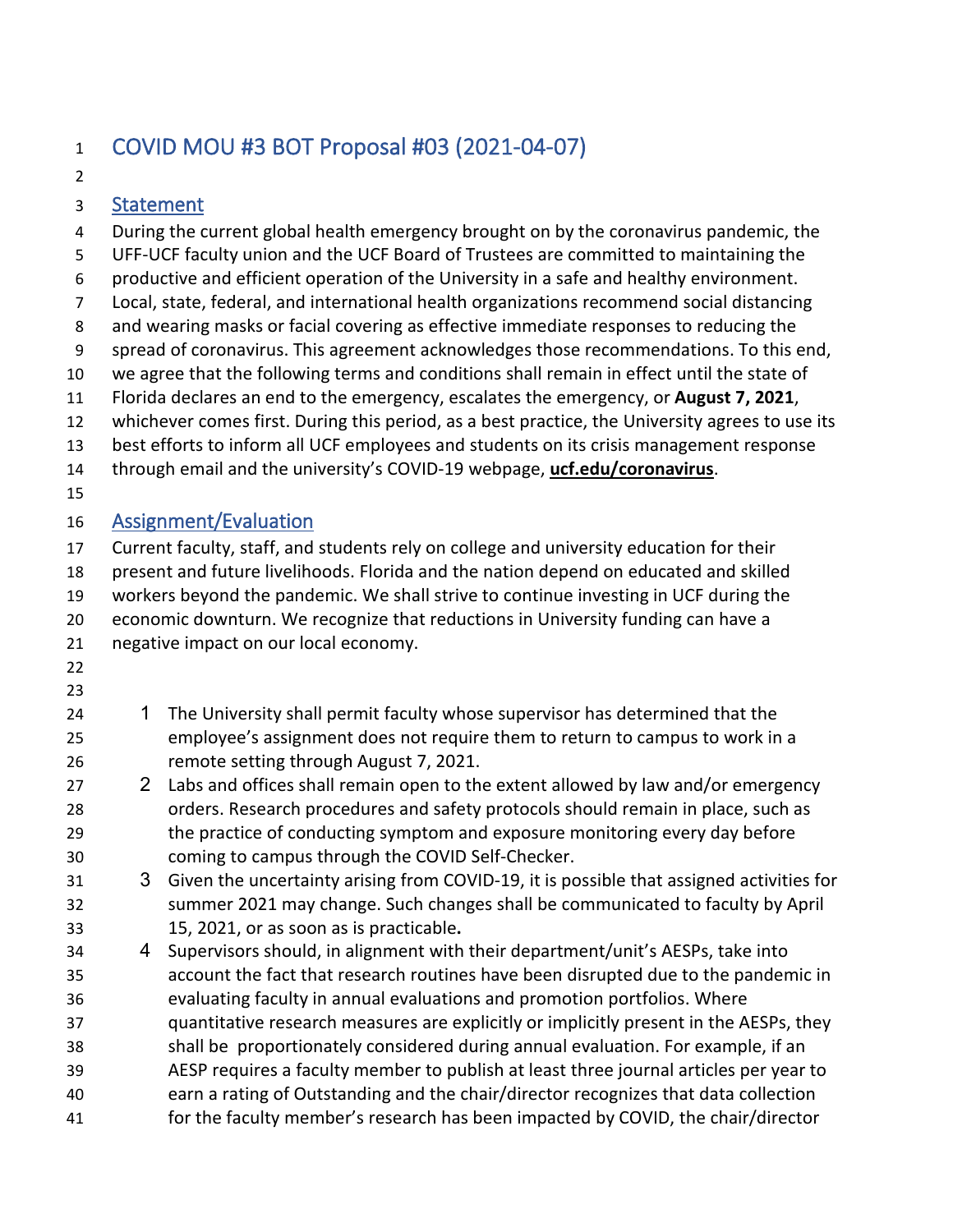articles published. Faculty are encouraged to have proactive discussions with their chair or immediate supervisor regarding impacts to their research or creative scholarship. Supervisors are encouraged to request a consultation meeting with a faculty member to review their online teaching. 5 Should a course need to transition to another modality during the spring 2021 semester or summer 2021 term(s) due to the health of the instructor or to the state of the pandemic, the University shall use best efforts mitigate the disruption and any adverse results for the students or the faculty. 6 The University shall continue to provide support and training for remote instruction. Intellectual Property Rights 7 Instructors shall maintain rights to all course content, including content required to be presented in an online format as provided in Article 18 of the UCF Collective Bargaining Agreement. Tenure and Promotion 8 Due to the unique circumstances of COVID-19 and the many challenges our faculty are facing during this time, UCF is providing the opportunity for tenure-earning faculty to apply to extend their tenure-earning period by one year. Presently employed tenure-earning faculty hired between April 1, 2020 and December 22, 2020, who will apply for tenure during or after the 2021-2022 academic year are eligible to apply for and extension. Those excluded from this opportunity are faculty who have already been considered for tenure this academic year (that is, those who submitted their dossier in Fall 2020), faculty members who were hired prior to 4/1/2020, faculty members who were hired after 12/22/2020, and faculty who have been notified of non-reappointment. To facilitate this process, a special COVID-19 tenure clock extension application form 71 is posted on the Faculty Excellence webpage – [www.Facultyexcellence.ucf.edu.](https://nam02.safelinks.protection.outlook.com/?url=http%3A%2F%2Fwww.facultyexcellence.ucf.edu%2F&data=02%7C01%7CJana.Jasinski%40ucf.edu%7C38940d9403004d4a6ca008d7d2887ad7%7Cbb932f15ef3842ba91fcf3c59d5dd1f1%7C0%7C0%7C637209355919800494&sdata=4PgPGCB%2F3IGeAmwOON3yuvjFEP%2Fflsvp6gJdBpG7Bu0%3D&reserved=0) In addition, some FAQs will be posted to the Faculty Toolkit [https://www.ucf.edu/safety/coronavirus/faculty-toolkit/\)](https://nam02.safelinks.protection.outlook.com/?url=https%3A%2F%2Fwww.ucf.edu%2Fsafety%2Fcoronavirus%2Ffaculty-toolkit%2F&data=02%7C01%7CJana.Jasinski%40ucf.edu%7C38940d9403004d4a6ca008d7d2887ad7%7Cbb932f15ef3842ba91fcf3c59d5dd1f1%7C0%7C0%7C637209355919810485&sdata=qwrAs97vajvrVwwtayfCYD0EYmMa9xvmrGS2HbaR06w%3D&reserved=0). Key information includes: • This tenure clock extension is optional. • Eligible faculty who are on track to submit their dossier in August 2021 must submit the application form by July 1, 2021. • Eligible faculty on track to submit their dossier in August 2022 or later must submit the form by October 1, 2021.

could rate the faculty member Outstanding in research with two or more journal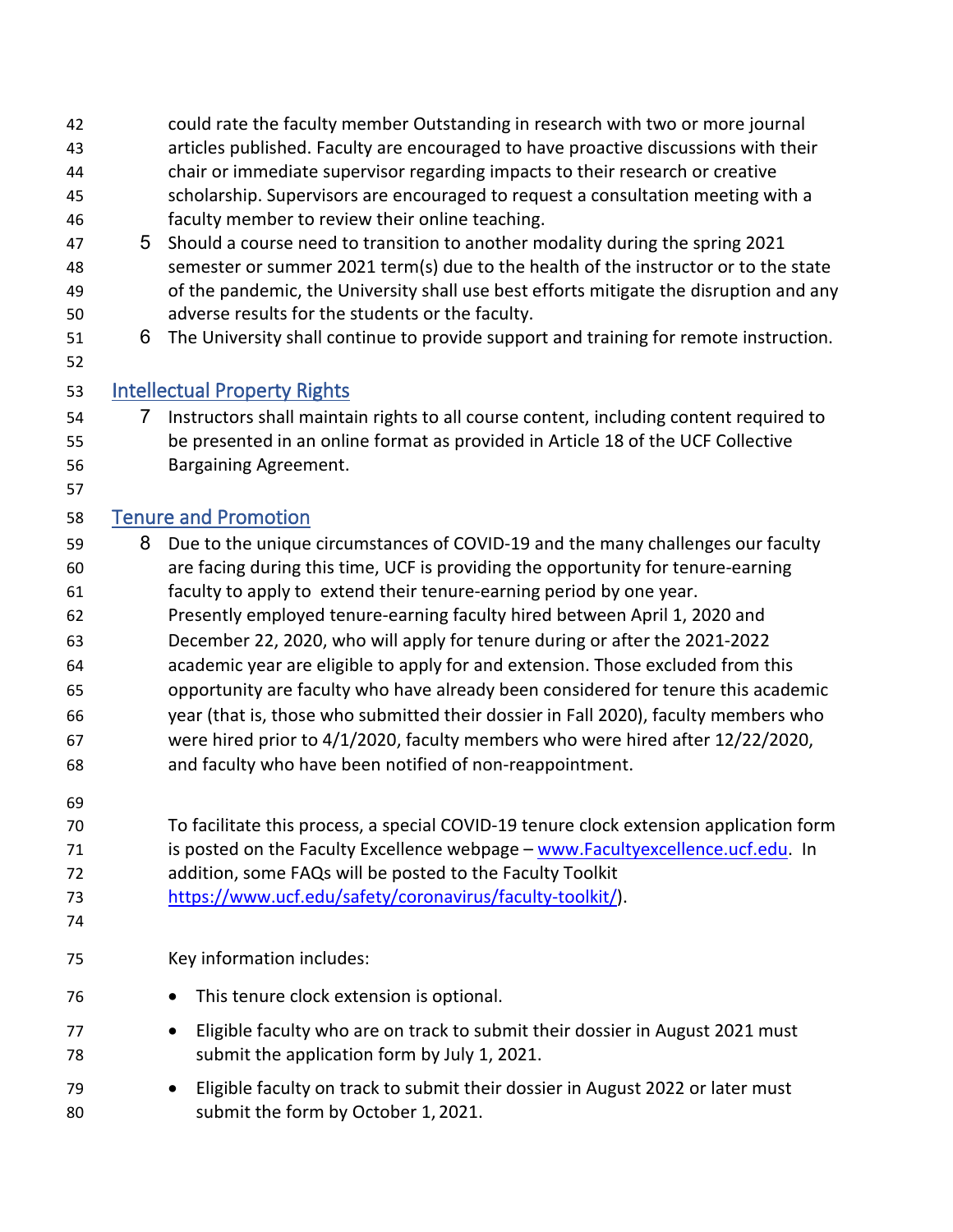- 
- 81 All requests submitted by eligible faculty will be approved.
- If the faculty member later decides to not use the additional year, they may forego the additional year provided by the extension.
- 

 Tenure-earning faculty who are not eligible for this tenure clock extension opportunity may still apply for a tenure clock extension, with supporting documentation, using the standard

form on the Faculty Excellence website:

- [https://facultyexcellence.ucf.edu/document/tenure-clock-adjustment/.](https://facultyexcellence.ucf.edu/document/tenure-clock-adjustment/) Such requests are reviewed on a case-by-case basis.
- 

#### Public Health and Safety

- 92 9 On-campus innovations to combat the virus require funding to protect the health and safety of students, faculty, and staff who return to campus for hybrid or face-to- face classes. To date, the University has already invested in, for example, upgrades to its facilities, increased cleaning, and training in health protocols for all faculty, staff, and students who will be returning to campus. It has taken extensive measures to mitigate risk and prevent the spread of COVID 19. A description of the health and safety precautions being taken by the University may be found at the University's Coronavirus website: **ucf.edu/coronavirus.**
- 

## Security, Space, and Maintenance of Equipment

- 10 The University shall consider all requests for additional technology and materials required for faculty to meet their teaching, research, and service obligations. The faculty member understands that all equipment, records, and materials provided by the University shall remain the property of the University.
- 11 All UCF equipment will be serviced and maintained by UCF to the extent possible given the limitations imposed by the current health emergency.
- 12 Faculty agree to report to their department chair or immediate supervisor, the incidence of lost, damaged, or unauthorized access of UCF equipment or systems at 110 the earliest reasonable opportunity, including any work-related accidents.
- 13 The University shall reimburse faculty or professional employees who are instructed by their supervisor to purchase items or use P-cards to purchase such materials. Documentation will be necessary for reimbursement.
- 

#### Social and Emotional Well-being

 14 Prolonged physical distancing, isolation, death, and illness in our families and communities, and economic disruption may leave many employees with ongoing trauma and mental health issues. To promote a healthy environment, the University has provided a comprehensive website that provides the most recent UCF related